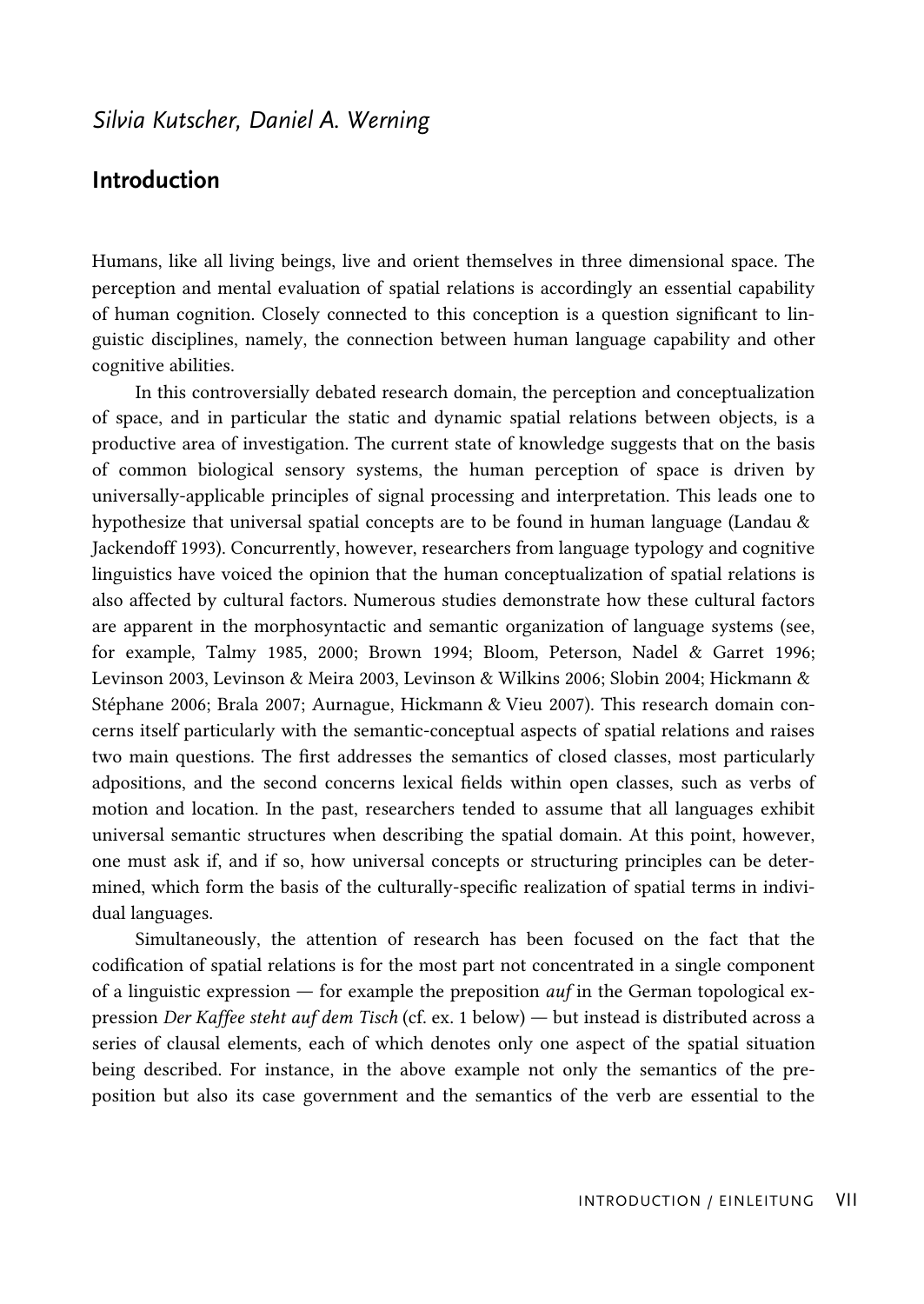interpretation of the clause, as is particularly evident in comparison with the clause *Er stellt den Kaffee auf den Tisch* (cf. ex. 2 and Werning, this vol., §2).

(1) diː ˈtasǝ **ʃte**ːt ˈ**a͜ufm̥** Die Tasse **steh**-t **auf** d**em** the:F.SG.NOM cup(F)[SG] **stand**:PRS-3SG **VERTICAL\_ON** the:M.SG.**DAT** tɪʃ Tisch. table(M)[SG.**DAT**] 'The cup is (*lit.* stands) on the table.' (2) ǝːɐ̯ **ʃtɛl**t diː ˈtasǝ Er **stell**-t die Tasse 3SG.M.NOM put.**standing**:PRS-3SG the:F.SG.**ACC** cup(M)[SG] ˈ**a͜ufn̥** tɪʃ **auf** d**en** Tisch. **VERTICAL\_ON** the:M.SG.**ACC** table(M)[SG.**ACC**] 'He puts the cup on the table.'

Also relevant to comprehension is non-linguistic knowledge, which comprises functions and features of objects and the impact of gravity (among others Coventry & Garrod 2004). In consideration of this, interesting questions present themselves concerning the semantics of each element and the interaction of these elements in both the linguistic expression and on the pragmatic level, both of which merit further research.

 The volume presented here approaches these questions from the perspective of ancient languages of the Mediterranean region and came into being within the framework of the research group C-I-1 of the Excellence Cluster Topoi. The Research Area C investigates the perception and representation of space in the various symbolic systems of ancient cultures. Research questions include the culturally-specific as well as culturally-shared perceptions, conceptualizations and representations of space. Within this broader structure, the Research Group C-I has been considering particularly the ways and means of designating spaces, spatial properties and spatial relations between objects in language systems and in text. These questions are approached from the standpoint of linguistics, by concentrating on the available grammatical and lexical means in each language, as well as from the point of view offered by literary theory, by focusing on the creation of spaces in literary texts.

 The Research Group C-I-1 is the linguistically-oriented graduate group of Research Group C-I, whose nucleus in the first phase of Topoi funding consisted of six doctoral students and four postdoctoral researchers as well as numerous research fellows funded for short term research stays within the Group C-I-1. During this first phase of funding, the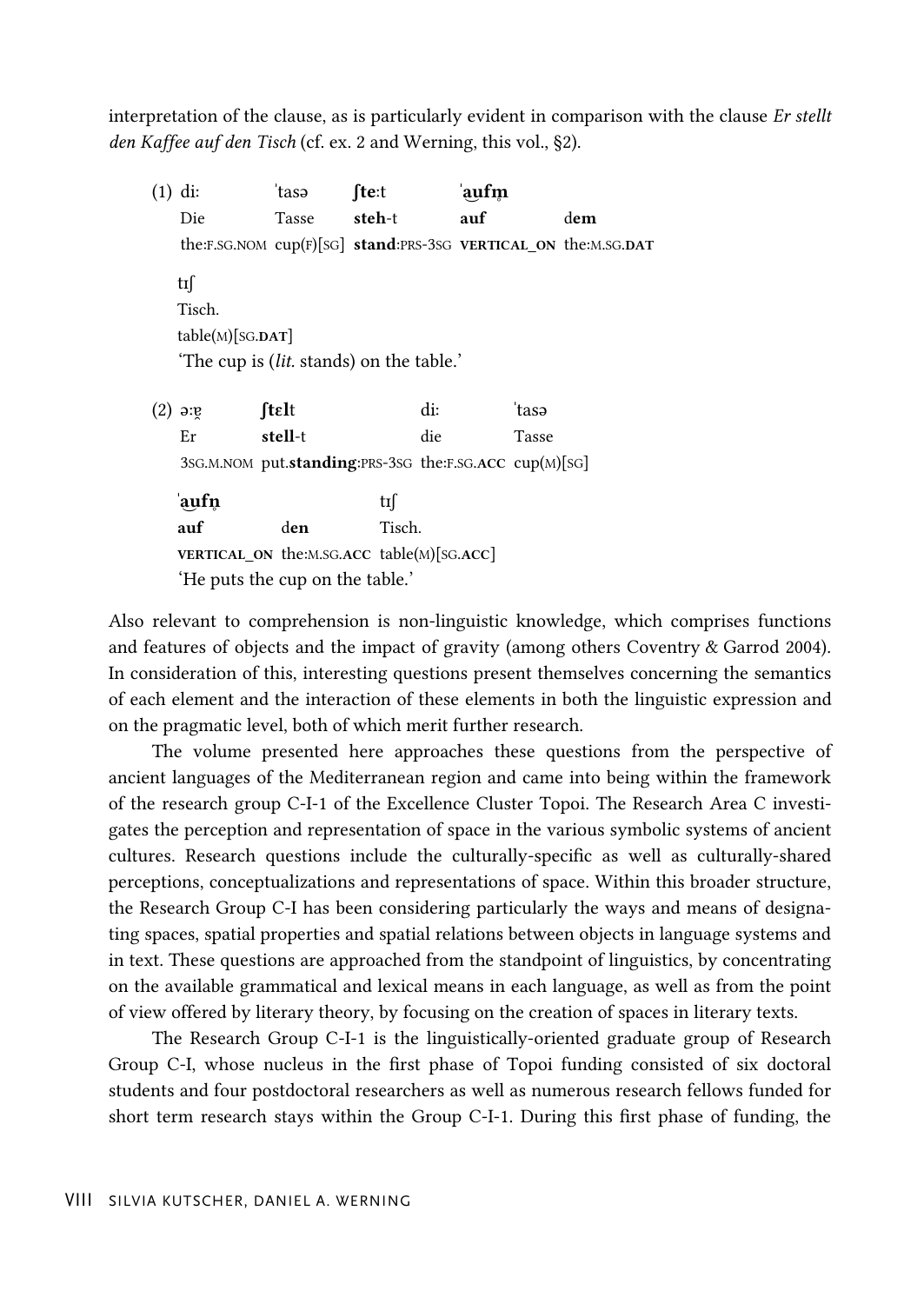central focus was the linguistic codification of spatial configurations and the conceptualization of spatial relations in the ancient languages under analysis. The group consisted of members from the areas of Egyptology, Ancient Near Eastern Studies and Classical Philology as well as general linguistics. The ancient languages represented by the group were Ancient Egyptian (including Coptic), Akkadian, Ancient Greek, Hittite, Hurrian, Latin, and Syriac. In regular group meetings, the members of C-I-1 discussed individual research outcomes and relevant linguistic theories and methods. The intensity of this regular exchange and the resulting transdisciplinary cooperation led to a level of productivity that far exceeded initial expectations.

 As well as individual analyses, a key aim of the C-I-1 graduate group was to productively utilize a broad spectrum of genetically- and typologically-divergent languages. It was thus necessary to overcome the comprehension problems inherent to interdisciplinary research. To this end, a meta-language was developed, in other words, a common terminology derived from linguistics as well as a method established within general linguistics of interlinear glossing of the language data. The glossing method had to be adapted in order to reflect the specific requirements of languages recorded only in the written mode.

 From the beginning of the research collaboration of Group C-I-1 onwards, the intention was to present the respective research questions and provisional outcomes of individual research projects in a group setting. This measure was taken in order to facilitate mutual feedback and to discuss similarities and differences in the linguistic subsystems under analysis, and in this way to adapt and utilize contemporary research approaches, questions, theories and methods from the general linguistic disciplines like language typology and language universals research as well as cognitive linguistics.

 It was concomitantly a goal to make individual research outcomes accessible not only to specialists of the respective disciplines but also to a broader public interested in linguistics, who possess no specific knowledge of particular ancient languages and who concern themselves principally with the broader transdisciplinary conclusions rather than with the philologically-driven conclusions of individual studies.

 With this volume, the Topoi Research Group C-I-1 *The Conception of Spaces in Language* presents a substantial portion of the findings of some of its members. The contributions in this volume, on spatial language in Ancient Egyptian, Akkadian, Hittite as well as Ancient to Modern Greek, are principally the result of regular and inspiring seminars and discussion groups offered by Silvia Kutscher, Jan Stenger and Frank Kammerzell, in which the contributors to this volume, i.e. Cyril Brosch (Hittite), Thanasis Georgakopoulos (Ancient Greek), Tatiana Nikitina (Ancient Greek), Marianna Spano (Ancient Greek), Ulrike Steinert (Akkadian), Jan Stenger (Ancient Greek), Daniel Werning (Ancient Egyptian), as well as several other researchers of the C-I-1 research group were actively involved. Of particular note here are Camilla Di Biase-Dyson (Ancient Egyptian), Johanna Fabricius (Latin), Linda Meini (Latin), Sebastian Fischer (Hurrian) and Eliese-Sophia Lincke (Coptic).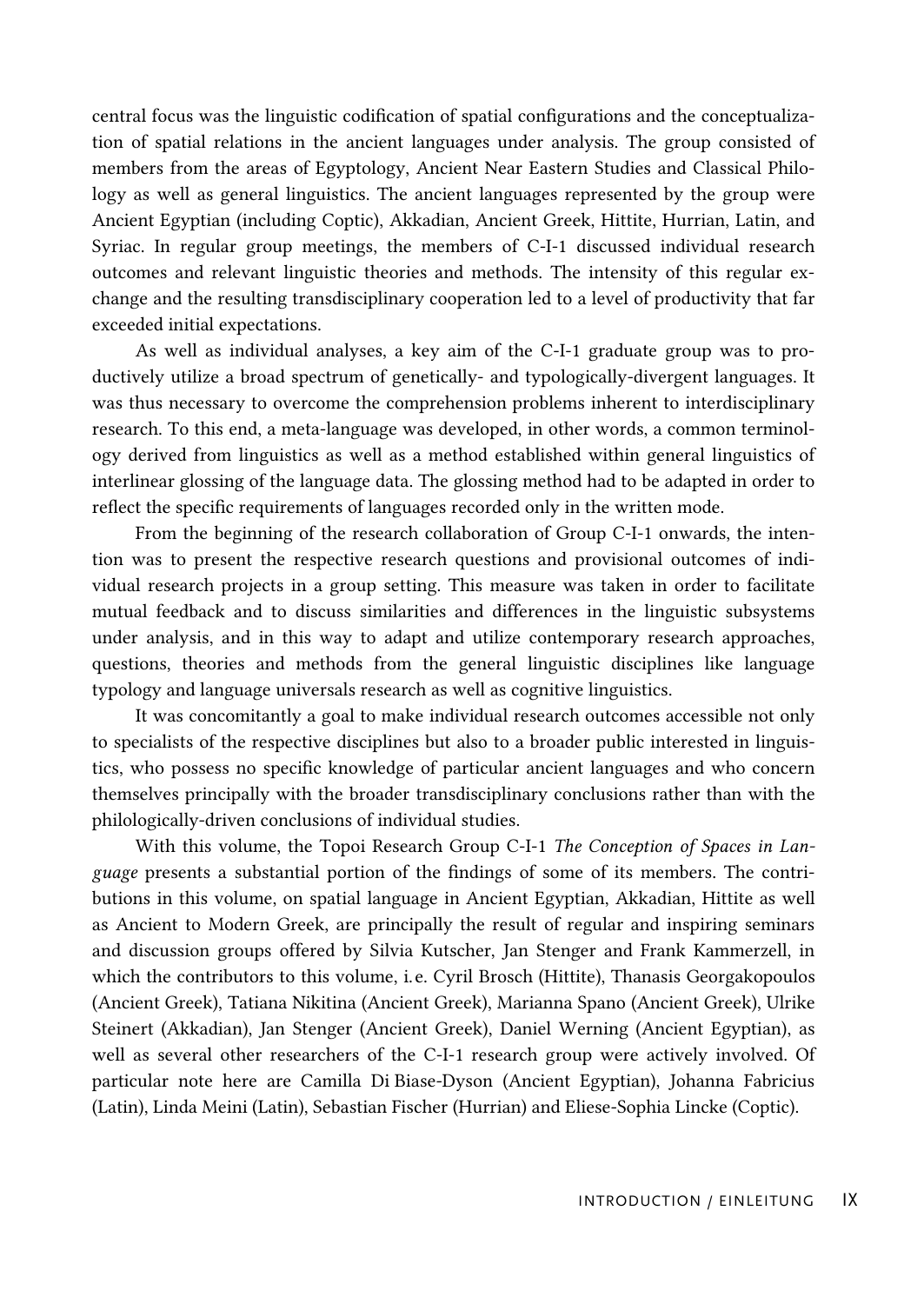Outside of this book, the research outcomes of several members of Group C-I-1 have been and will be published both in numerous articles as well as monographs, the latter, amongst others, as part of the series *Topoi. Berlin Studies of the Ancient World*.

 This volume, on the basis of its descriptive studies, offers data to this point not easily accessible to linguistic research. The individual contributions on spatial communicative acts in ancient languages will hopefully be of use to the construction of linguistic theories and in general contribute to spatial knowledge. Similarly, it could be argued that the engagement with these languages, many of which are extremely well-attested from a diachronic perspective, also provides an important contribution to diachronic-semantic investigations, as both a testing ground and as a complement to hypotheses pertaining to language acquisition and typology.

 Consequently, these contributions tread new ground in two different ways: both methodically and in terms of content, by its treatment of the ancient data and by its engagement with linguistic theories. Firstly, in terms of the presentation of the ancient text witnesses, it must be noted that some ancient philological disciplines have long been based on traditional and often idiosyncratic practices of transcription and transliteration (for instance Egyptology, Akkadian Cuneiform studies, Hittitology). These traditional methods of transcription are for the most part not easily compatible with the standards of modern linguistic interlinear glossing. In other ancient philological disciplines, transcriptions are generally uncommon (for example Ancient Greek Studies and Latin Studies). Further problems can also develop. For instance, we could take issue with the fact that the individual philological systems use traditional terms for grammatical categories which do not correspond well to the modern definitions of these categories or which are not used outside the individual discipline. This categorization problem can potentially lead to misunderstandings by non-specialists (for example, in respect of terms like "Aorist", "Perfective", "Pseudoparticiple", or "Ventive"; see, for example, Werning 2008).

 Additional problems arise because the transliteration of manuscripts written in dead languages must often encode, through markings, the extent of preservation or other textual features; cf., for example,

| $\sqrt{2}$ e $\frac{1}{\pi}$ | VS. | $\mathbb{Z}/\mathbb{Z}$ of $\mathbb{Z}/\mathbb{Z}$ |
|------------------------------|-----|----------------------------------------------------|
| jtrw                         |     | i[t]rw                                             |
| river(M)[SG]                 |     | river(M)[SG]                                       |
| 'the river'                  |     | 'the river'.                                       |

A particular challenge arises from the glossing of Ancient Egyptian, in which the written forms ― comparable with writing conventions in Arabic and Hebrew ― widely omit vowels. Consequently, the glossing should outline morphological features, which are actually not recorded in the writing itself, but are rather inferred from syntactic considerations (cf. Werning, this vol., end of §3). On the other hand, it is the case, as much for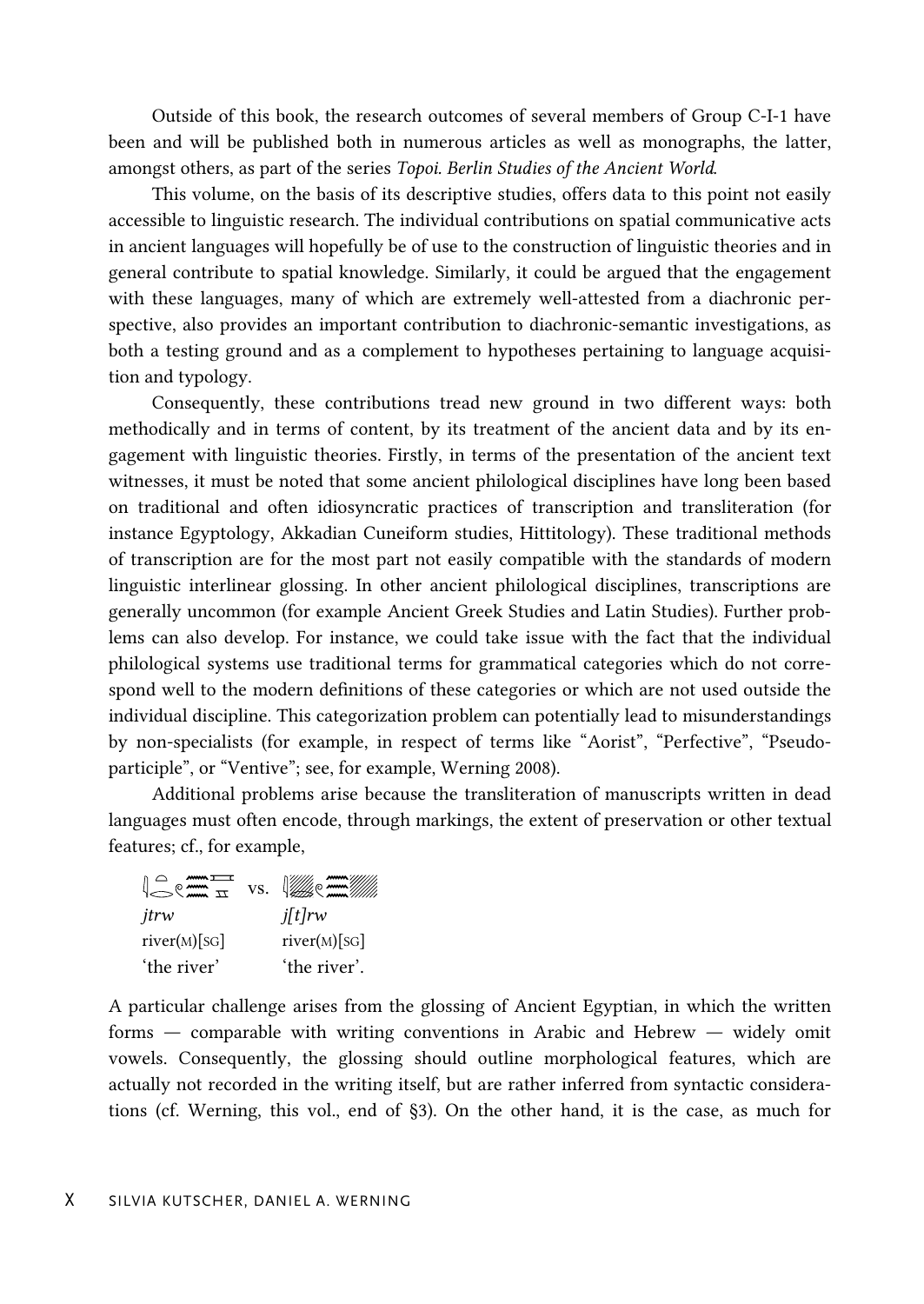Egyptian as for the languages written in cuneiform, that the written mode contributes semantic and grammatical information in the form of classifiers, which are not part of the spoken language.

| Hieroglyphic Egyptian Akkadian Cuneiform |                                    |
|------------------------------------------|------------------------------------|
| ص ہے۔<br>$\sim$ 111                      | √什丝→                               |
| $f-t-Room(CL)-PL(CL)$                    | $sum-HERBS(CL)$                    |
| $\sqrt{\mathrm{SV}}$ :t/                 | $\frac{1}{\text{u}:\text{mu}}$     |
| $c_t^{pr.P}$ (rarely ever used)          | <b>SUM</b> SAR                     |
| $^{c}$ (w)t                              | šūmū                               |
| Transliteration in this volume $c$ :     | $SUMSAR(\check{s}\bar{u}m\bar{u})$ |
| chamber:F:PL                             | garlic:M.PL.NOMherbs               |
| '(a/the) chamber'                        | 'garlic'.                          |
|                                          |                                    |

Early on, the research group began developing a compatible common language based on practical guidelines from interlinear glossing (see, for example, Di Biase-Dyson, Kammerzell & Werning 2009). That this practice, which is established as a standard in general linguistics, has also gained ground in ancient philological disciplines is certainly an important achievement of this transdisciplinary research group.

 The second innovation encapsulated in the contributions to this volume is the attempt to adapt linguistic methods and approaches, which were principally developed as cognitive linguistically- and language typologically-oriented research on modern spoken languages, to the analysis of languages exclusively transmitted by writing. In this way, we hope to enrich General Linguistic research by providing contributions that have been prepared in such a way as to facilitate comprehension by non-specialists. The great challenge in this respect is to make the findings based on ancient language data comparable with those of languages still spoken today. This happens ― alongside the aforementioned adoption of linguistic glossing standards ― in particular through the inclusion of theoretical approaches and methods, which recently have been developed in general linguistics in order to address the questions particular to spatial language research.

 Notable examples here are firstly the groundbreaking work of Talmy (1985, 2000) on the various lexicalization patterns of motion expressions and the concomitant lively debate in research circles, which have been approached in the contributions of Cyril Brosch and Jan Stenger. Secondly, the numerous insights from grammaticalization research into spatial relators, which played a significant role in group discussions, are in this volume a focal point of the contributions by Thanasis Georgakopoulos as well as Marianna Spano & Tatiana Nikitina. The third line of research, provided by the Language & Cognition Group of the Max-Planck-Institute in Nijmegen, had particular impact on the group. Of significant import were the elicitation strategies developed by Melissa Bowerman and Eric Pederson, whose visual stimuli allowed the researcher to analyze the ways of expressing typological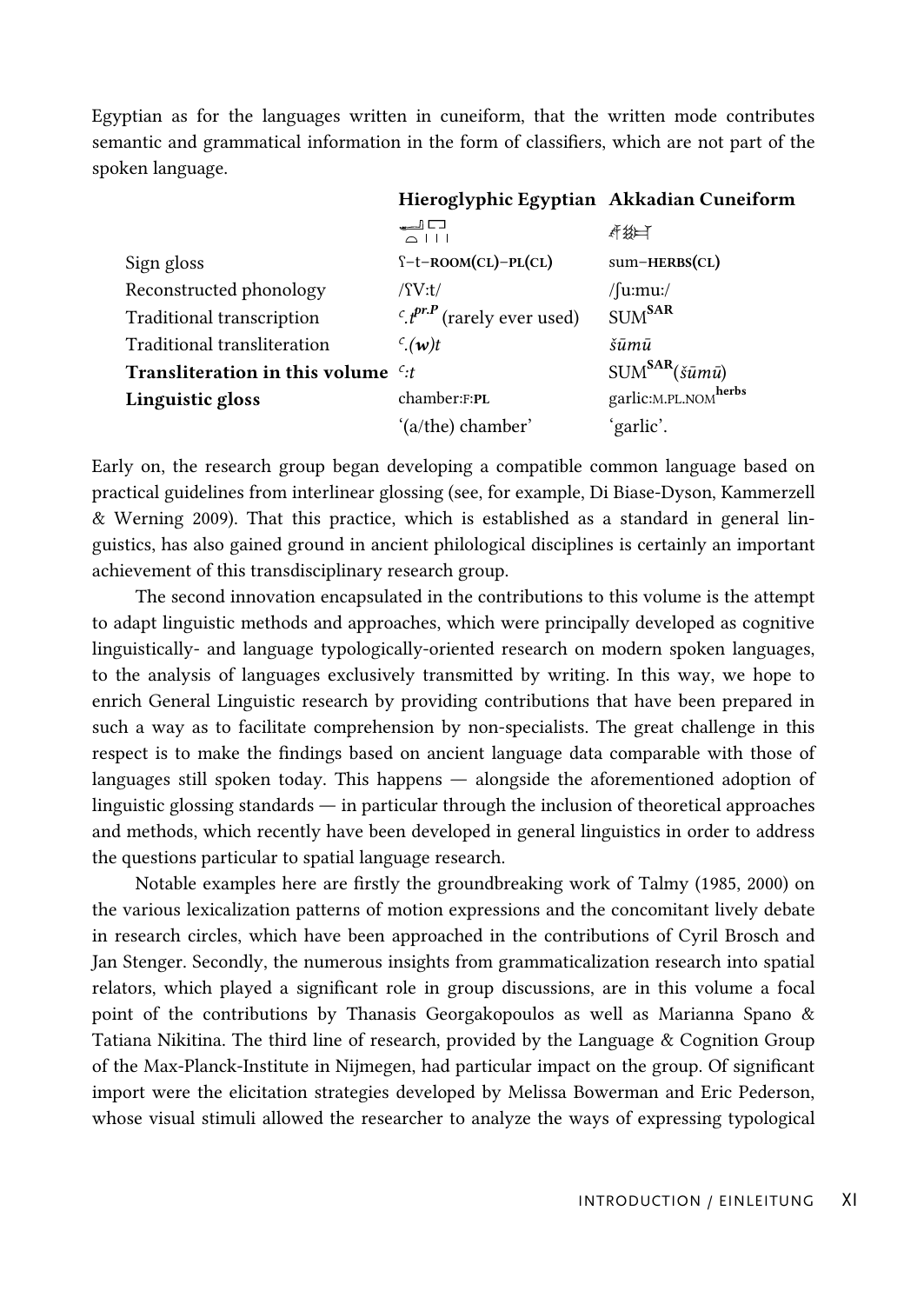relations, known as the *Topological Relations Picture Series* (Bowerman & Pederson 1992). Such a method was implemented in the contributions by Cyril Brosch, Ulrike Steinert and Daniel Werning as a *tertium comparationis*. Whereas the language consultant of a modern language would be confronted with representation of spatial relations which serve to elicit spontaneously-produced language data in order to describe topological relations, the application of this procedure is naturally not viable for the investigation of ancient languages. The way in which the procedure can productively be modified and thereby turn into a fruitful method for linguistic studies of ancient languages has been demonstrated by the detailed discussions in the contributions of Ulrike Steinert and Daniel Werning.

 All contributions tread new ground also with respect to content. Principally, they allow an expansion of the temporal span of spatial linguistics into the past — in part up to circa 4500 years (Egyptian, Akkadian). Generally, the languages treated here are each early representatives of the Indo-European (Hittite, Ancient Greek) and Afro-Asiatic (Egyptian, Akkadian) language families respectively. In this way, the contributions test general linguistic hypotheses that have been based on modern languages with ancient language data. It is hoped that the research projects of Group C-I-1 offer a promising outlook for future diachronically-oriented spatial linguistic studies.

## As for the individual contributions:

 In his contribution *Räumlichkeit in Zentralanatolien: Eine hethitische "Grammar of Space"*, **Cyril Brosch** offers a synthesis of the Hittite means of describing local relations, particularly the Old- and Middle Hittite stages, on the grounds that in the transition of one of these stages to the other, a substantial change in the system of spatial expressions is evident. One of the features of this study is a productive engagement with cognitive linguistic and typologically-oriented approaches. In the first part of his discussion, Brosch offers a description of the inventory of local expressions for topological relations, frames-of-reference and motion in space. In the second part, he analyses his data with respect to their basic spatial concepts and organizes the results typologically. It is particularly in the area of expressions of topological relations and the lexicalization patterns of verbs of motion the Hittite language displays phenomena which contribute to an elaboration of our knowledge of world languages.

 While the article above offered us an overview of a whole system of local expressions of Hittite, **Thanasis Georgakopoulos**, in his article *On the encoding of* ALLATIVE *and*  RECIPIENT *in the Greek diachrony*, focuses on a single element pertaining to the Greek language, namely the preposition *eis* and its diachronic development from Homeric to late Medieval Greek (8th c. BCE–16th c. CE). Oriented around the model of Cognitive Grammar, Thanasis Georgakopoulos clarifies the semantic development of the preposition *eis* from a purely allative meaning to a polysemy, consisting of allative meaning on the one hand and a recipient-oriented meaning on the other hand. In this way, the article investigates the mechanisms which motivate this development. In a further step, the findings are organized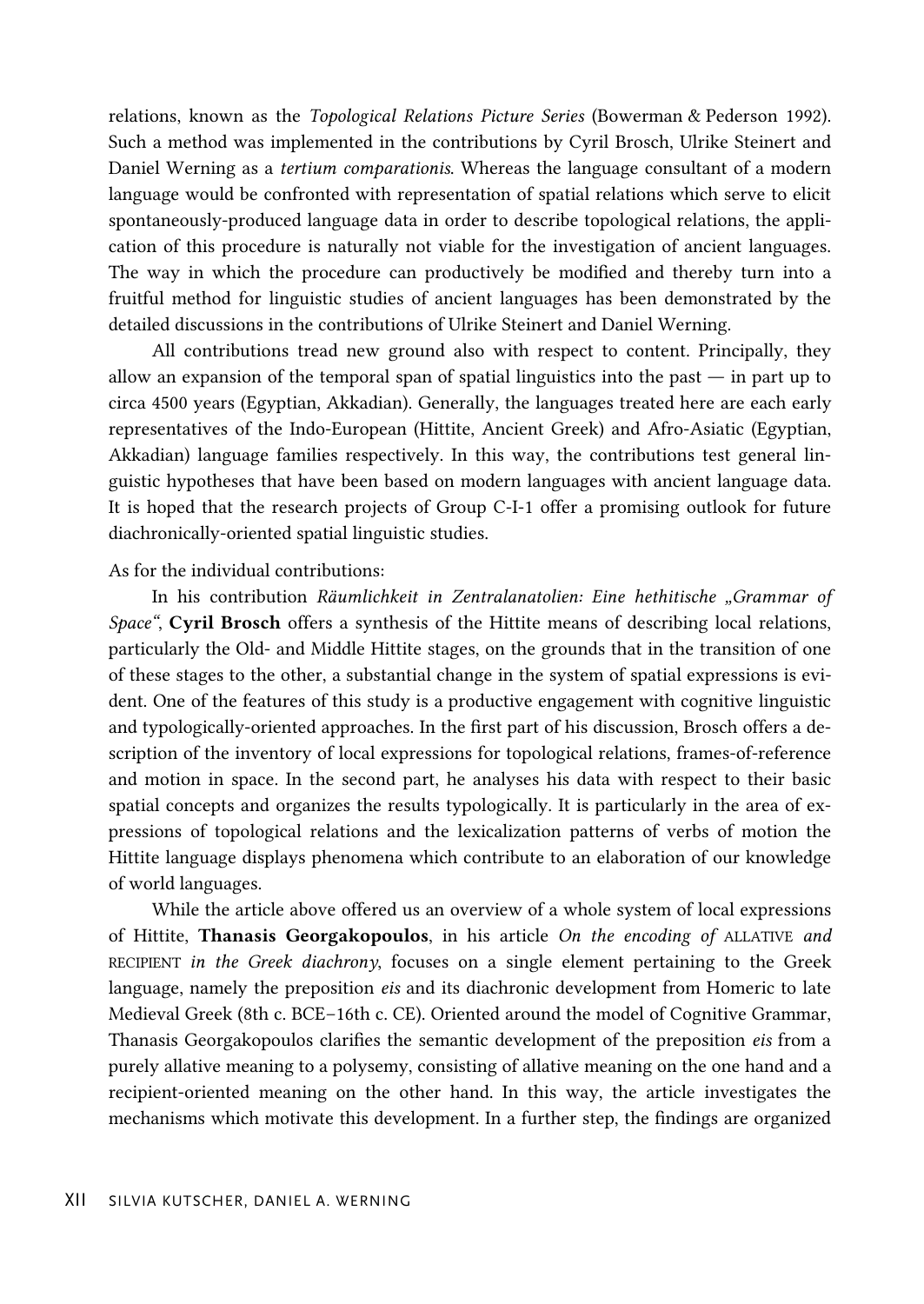typologically in order to demonstrate that the semantic domain ALLATIVE undergoes a typological change in its transition to Medieval Greek.

 In their article, **Tatiana Nikitina** and **Marianna Spano** present another study on Greek, *'Behind' and 'in front' in Ancient Greek: A case study in orientation asymmetry*, a diachronic study of the grammaticalization of the adverb *òphisten* 'behind' from the Homeric to the Classical Period. First, the authors supply a clear syntactic analysis, which indicates that the original adverb does not only ever more markedly grammaticalize to a preposition, but interestingly also simultaneously develops into a noun with locative meaning. The authors then turn to the semantic development of *óphisten*, which exemplifies a shift from the intrinsic to a relative orientation of spatial semantics. From a typological point of view, it is striking that the prepositional system of Ancient Greek exhibits principally a significant asymmetry in the semantic domain of the IN FRONT–BEHIND axis, to the effect that in Ancient Greek, expressions of the IN FRONT relation are substantially more grammaticalized and are more frequent in their usage as expressions of the relation BEHIND. An additionally interesting, while typologically rare find, which is perhaps only to be found in older stages of some Indo-European languages, is the indication of a grammaticalization cycle Ablative– Locative–Ablative for the expressions of the IN FRONT–BEHIND axis.

 In yet another exploration of Ancient Greek, **Jan Stenger**, in his article *Fortbewegung ohne Bewegungsverben im Griechischen*, focuses his enquiry on expressions that, while describing motion in space, on formal grounds do not contain a verb of motion. While these and similar constructions (for example *constructio praegnans*) were criticized by grammarians of antiquity as being non-normative expressions only permitted in poetic language, Stenger makes clear how these constructions were productively used in order to fill gaps in the semantic field of motion verbs. Moreover, he makes clear how, through the inclusion of prepositional and preverbal elements, not only the valency of some motion verbs are increased, but also how even non-spatial verbs like γίγνεσθαι *gígnesthai* 'to become' can in certain contexts be read as a motion verb. In the course of closely investigating the several possibilities offered by Ancient Greek, the extent to which construction schemata are relevant for the comprehension of linguistic expressions becomes apparent. The semantic feature of motion within a motion expression must, according to this analysis, not necessarily be encoded in the *verb* of the construction. In this way, Stenger's investigation provides the reader with an interesting contribution to the linguistic discourse concerning the distribution of spatial information across the individual constituents of a spatial expression.

 In her contribution, entitled *Topologische und projektive Relationen in akkadischen Keilschrifttexten*, **Ulrike Steinert** presents a detailed and extensive study of the prepositions with spatial meaning in Babylonian and Akkadian texts of the 2nd and 1st millennia B.C.E. For this purpose, Steinert discusses not only the inventory of prepositions but also the diverse constructions describing motion events as well as the particular grammaticalization stages of the relators. The central focus of her study  $-$  in addition to the stimulating